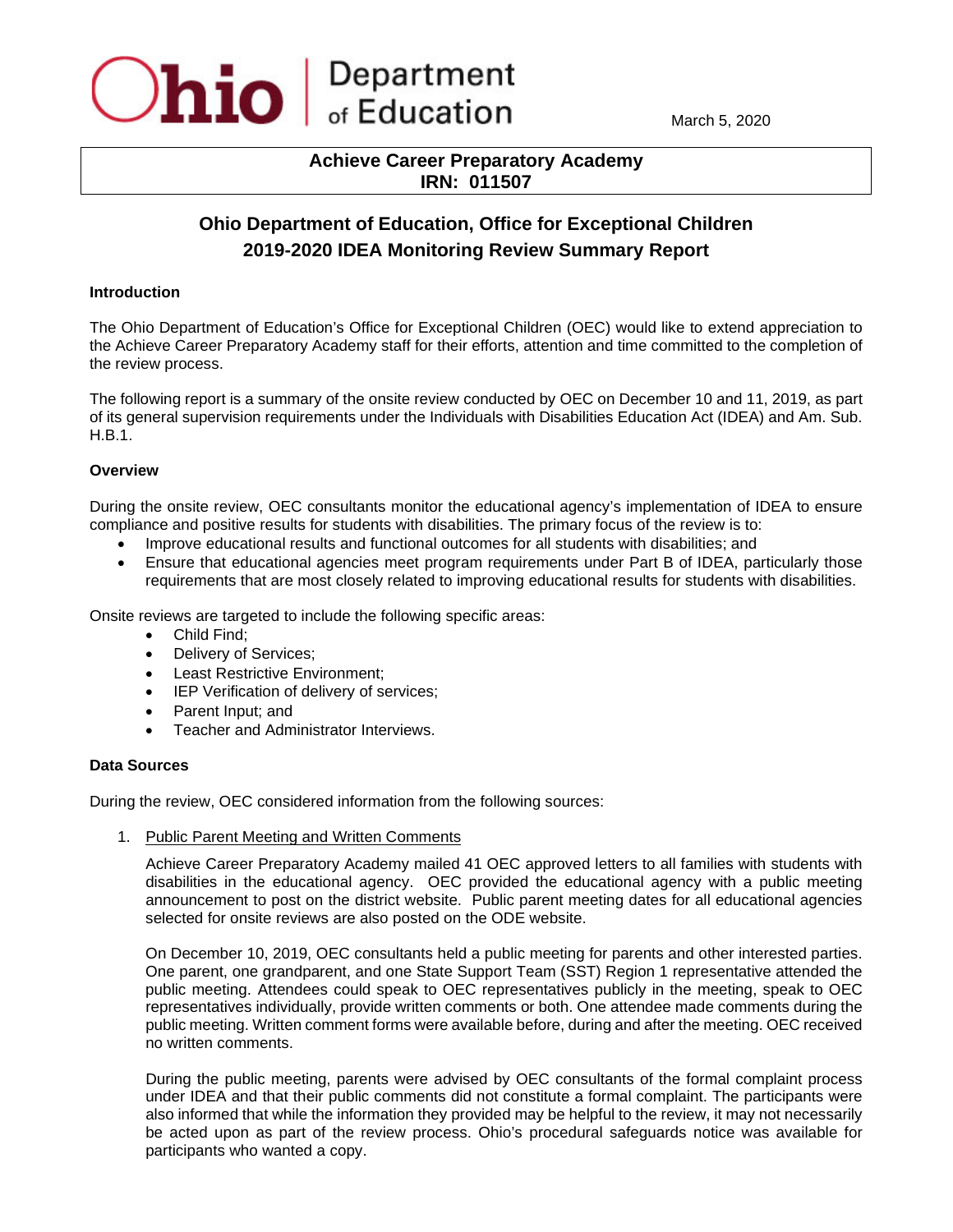## 2. Pre-Onsite Data Analysis

OEC conducted a comprehensive review which included district, building and grade level data; Special Education Performance Profile; Local Report Cards; Comprehensive Continuous Improvement Plan (CCIP); and Education Management Information System (EMIS) data. The data analysis assisted OEC in determining potential growth areas and educational agency strengths.

#### 3. Record Review/IEP Verification

Prior to the onsite visit, OEC consultants reviewed 14 records of students with disabilities. OEC selected records of students with disabilities from a variety of disability categories and ages. Five student records were selected for IEP verification in the classroom setting. All five IEP verifications showed evidence of acceptable IEP implementation.

#### 4. Staff/Administrative Interviews

On December 10, 2019, OEC consultants held four sessions of interviews with three administrators and five teachers, related services personnel and school psychologists. OEC interviews focused on the following review areas: Child Find; Delivery of Services; Least Restrictive Environment (LRE) and IEP alignment and Discipline.

#### **Findings of Noncompliance**

A finding is made when noncompliance is identified with evaluation team report (ETR) and/or individualized education program (IEP) requirements. A noncompliance level of 30% or greater in any single area or in specific areas of concern found during the onsite review activities, a Corrective Action Plan (CAP) will need to be developed to address those areas. All noncompliance identified by OEC as part of the review (listed by subject area in the *OEC's Review Findings and Educational Agency Required Actions Table*) must be corrected as indicated in the *Evidence of Correction/Required Actions* column.

OEC provides separate written correspondence to the parent/guardian when action is required to correct findings of noncompliance for individual students. The educational agency will receive copies of this correspondence.

#### **Corrective Action Plan (CAP)**

The educational agency will develop a CAP to address any items identified in this summary report. An approved form for the CAP will be provided by OEC or can be accessed on ODE's website by using the keyword search "Monitoring". The CAP developed by the educational agency must include the following:

- Activities to address all areas identified in this summary report;
- Documentation/evidence of implementation of the activities;
- Individuals responsible for implementing the activities;
- Resources needed:
- Completion dates; and
- Continued Plan for Improvement and/or Compliance.

The educational agency must submit the CAP by email to [john.magee@education.ohio.gov](mailto:john.magee@education.ohio.gov) within 30 school days from the date of this report. OEC will review the action plan submitted by the educational agency for approval. If OEC deems that a revision(s) is necessary, the educational agency will be required to revise and resubmit. The educational agency will be contacted by OEC and notified when the action plan has been approved. *CAP Due Date***:** *April 27, 2020*

### **OEC Trainings**

As part of the OEC monitoring process, Achieve Career Preparatory Academy personnel, as identified by OEC, are required to complete the Special Education Essentials 2019-2020 training modules within the Learning Management System (LMS). OEC will provide specific instructions on completing these training modules during the Summary Report presentation. Participants must achieve a 75% or more on each quiz. Participants who do not achieve at least 75% will be contacted by the State Support Team (SST) for additional training. *Completion of LMS Training Modules Due Date: June 8, 2020*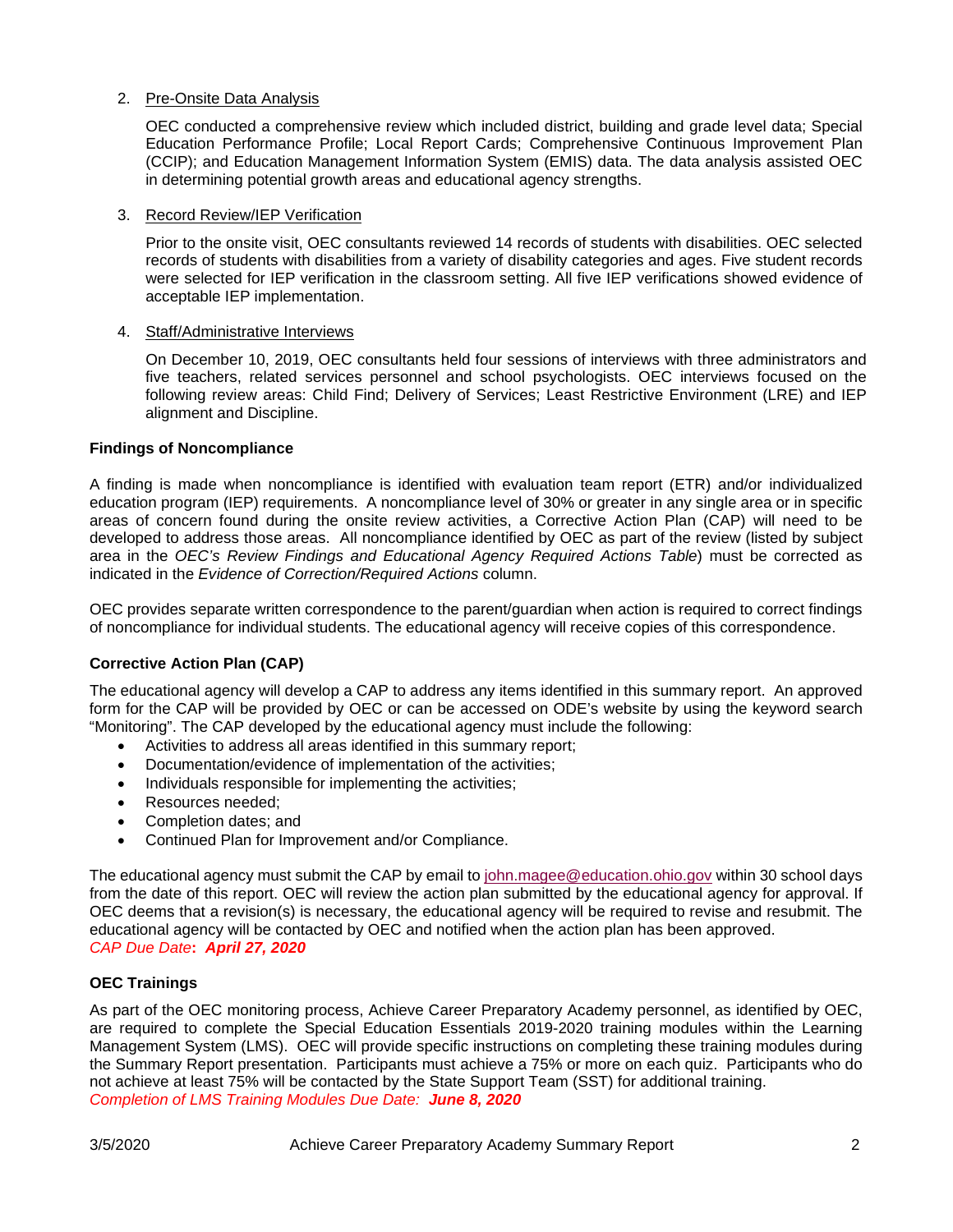## **Individual Correction**

The educational agency has **60 school days** from the date of this summary report to correct all identified findings of noncompliance for individual students, unless noted otherwise in the report. Detailed information on individual findings are provided in a separate report.

*Individual Correction Due Date: August 27, 2020*

#### **CAP Activities and Systemic Correction**

The educational agency will provide OEC with documentation verifying the educational agency's completion of all CAP activities and all systemic corrections noted in this summary report. OEC will verify systemic correction through the review of this documentation. If needed, OEC may request additional student records to review. *Completion of CAP Activities and Systemic Correction Due Date: November 11, 2020*

Once the educational agency has completed all action plan activities, the educational agency will use OEC's monitoring process to create and implement a Strategic Improvement Plan with the OEC and SST assistance.

For questions regarding the review, please contact:John Magee, OEC Contact Consultant, at (614) 728-1115, toll-free at (877) 644-6338, or by e-mail at [john.magee@education.ohio.gov.](mailto:joseph.kujkowski@education.ohio.gov)

#### **IDEA Noncompliance**

As a result of the onsite review, which consisted of record reviews, classroom observations, Achieve Academy staff interviews, parent meetings and an analysis of district data, procedures and student outcomes, OEC identified one additional area of IDEA noncompliance:

#### **34 CFR 300.115 Continuum of alternative placements.**

(a) Each public agency must ensure that a continuum of alternative placements is available to meet the needs of children with disabilities for special education and related services.

(b) The continuum required in paragraph (a) of this section must—

(1) Include the alternative placements listed in the definition of special education under § 300.38 (instruction in regular classes, special classes, special schools, home instruction, and instruction in hospitals and institutions); and

(2) Make provision for supplementary services (such as resource room or itinerant instruction) to be provided in conjunction with regular class placement.

#### **Also see Ohio Administrative Code (OAC) 3301-51-09 Delivery of services (C).**

#### **Finding:**

Students with disabilities who require instruction or services in a resource room setting (special classes) do not uniformly have access to this setting, which may be the least restrictive environment described in the Individual Education Program (IEP). In some cases, students whose IEP stipulate a resource room setting were being instructed in a general education classroom with typical students. It was clear from IEP verification visits that the instruction provided in this setting was not appropriate for every student in the class.

#### **Correction:**

Achieve Career Preparatory Academy must address the requirement to provide a continuum of alternative placements as described above for all children with disabilities enrolled. The school shall develop, or review and revise, written policies, procedures and practices to assure a true continuum of alternative placements is available to all children with disabilities as soon as possible, but no later than **April 27, 2020.** In addition, the school must review all ETRs and IEPs of enrolled children with disabilities and adjust the placement in the least restrictive environment of these students as required by individual student need. This review and placement update must be certified in writing to OEC by **April 27, 2020.**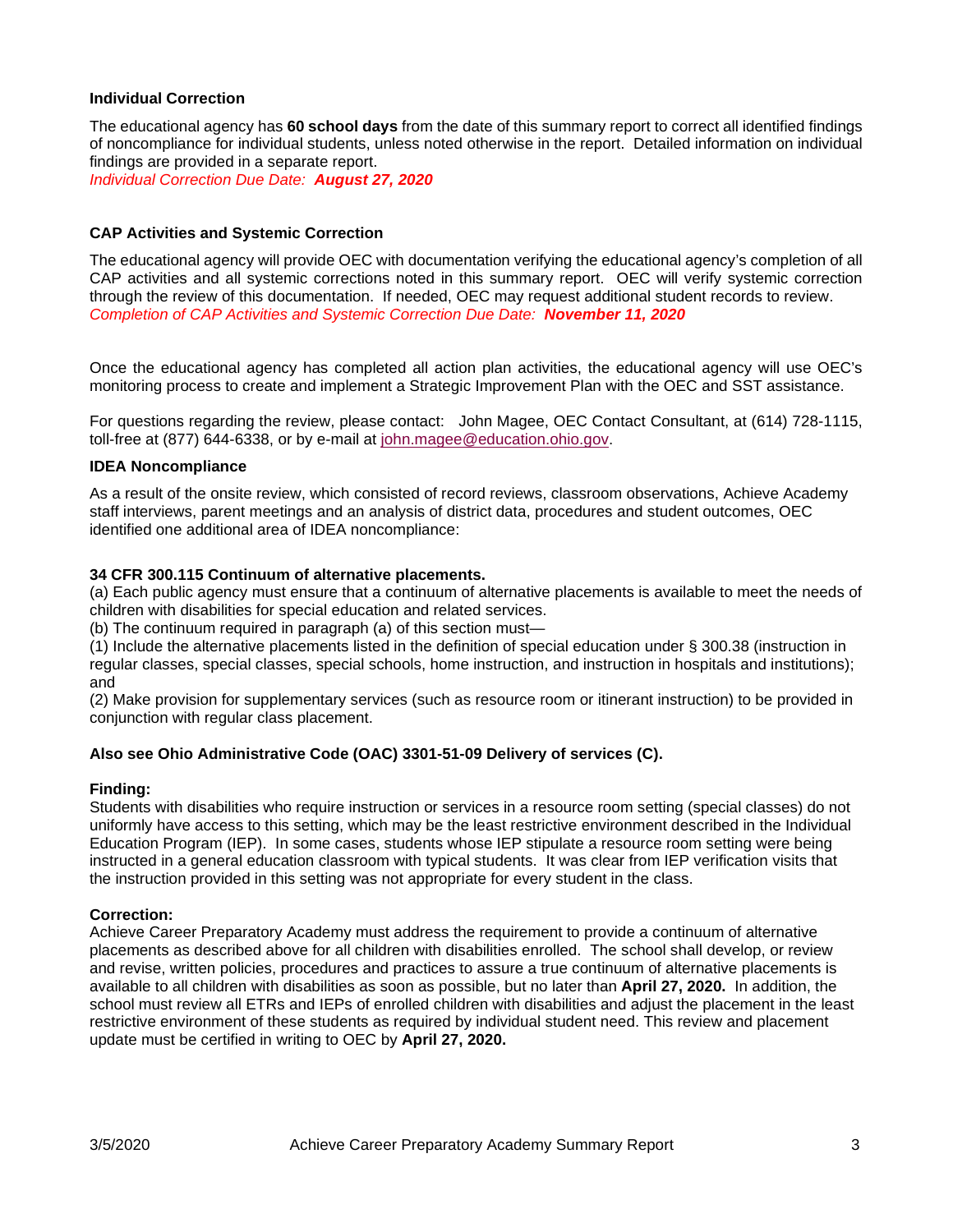## **OEC's Review Findings and Educational Agency Required Actions**

## **Component 1: Child Find**

*Each educational agency shall adopt and implement written policies and procedures approved by the Ohio Department of Education, Office for Exceptional Children, that ensure all children with disabilities residing within the educational agency, regardless of the severity of their disability, and who are in need of special education and related services are identified, located, and evaluated as required by the Individuals with Disabilities Education Improvement Act of 2004 and Federal Regulations at 34 C.F.R. Part 300 pertaining to child find, including the regulations at 34 C.F.R. 300.111 and 300.646 and Rule 3301-51-03 of the Ohio Operating Standards serving Children with Disabilities.* 

| <b>Record</b>                | <b>Regulation 34</b>    |                                                                                                                                                                                                                                                                                                                    | <b>Evidence of Correction</b>                                                                                                                                                                                                                                                                         | <b>Must be</b>                                                                |
|------------------------------|-------------------------|--------------------------------------------------------------------------------------------------------------------------------------------------------------------------------------------------------------------------------------------------------------------------------------------------------------------|-------------------------------------------------------------------------------------------------------------------------------------------------------------------------------------------------------------------------------------------------------------------------------------------------------|-------------------------------------------------------------------------------|
| <b>Review</b><br><b>Item</b> | <b>CFR or OAC</b>       | <b>Evidence of Findings</b>                                                                                                                                                                                                                                                                                        | <b>Required Actions</b>                                                                                                                                                                                                                                                                               | addressed in<br><b>CAP</b>                                                    |
| $CF-1$                       | $300.305(a)$ and        | <b>Record Review</b>                                                                                                                                                                                                                                                                                               | <b>Individual Correction</b>                                                                                                                                                                                                                                                                          | $\boxtimes$ NA                                                                |
|                              | 3301-51-11              | Preschool records were not reviewed.                                                                                                                                                                                                                                                                               | <b>NA</b>                                                                                                                                                                                                                                                                                             |                                                                               |
|                              | (c)(1)(a)               |                                                                                                                                                                                                                                                                                                                    | <b>Systemic Correction</b><br><b>NA</b>                                                                                                                                                                                                                                                               |                                                                               |
| $CF-2$                       | 3301-51-06              | <b>Record Review</b>                                                                                                                                                                                                                                                                                               | <b>Individual Correction</b>                                                                                                                                                                                                                                                                          | $\boxtimes$ Yes                                                               |
|                              |                         | Eight $(8)$<br>evaluations<br>did not appropriately<br>document interventions provided to resolve<br>concerns for the child performing below grade-level                                                                                                                                                           | OEC has verified that these students have a current<br>ETR in place, so no additional individual correction<br>is required.                                                                                                                                                                           | The educational<br>agency needs to<br>address this finding                    |
|                              |                         | standards.                                                                                                                                                                                                                                                                                                         | <b>Systemic Correction</b>                                                                                                                                                                                                                                                                            | in a Corrective                                                               |
|                              |                         | Interviews<br>Although interventions are documented through the<br>Fusion process and student running records, the<br>school does not have a reliable process for<br>summarizing the interventions in part 2 of the ETR.                                                                                           | The educational agency must submit evidence to<br>OEC of written procedures and practices regarding<br>documentation of intervention and supports<br>provided prior to completion of the initial evaluation<br>team report.                                                                           | Action Plan.                                                                  |
| $CF-3$                       | 300.501(b)(1)           | <b>Record Review</b>                                                                                                                                                                                                                                                                                               | <b>Individual Correction</b>                                                                                                                                                                                                                                                                          | $\boxtimes$ Yes                                                               |
|                              | 3301-51-06<br>(E)(2)(a) | Seven (7) student records did not show evidence<br>that the parent was afforded the opportunity to<br>participate in the evaluation team planning<br>meeting.                                                                                                                                                      | The educational agency must provide evidence that<br>the parent was involved or provided the opportunity<br>to participate in the evaluation planning process.                                                                                                                                        | The educational<br>agency needs to<br>address this finding<br>in a Corrective |
|                              |                         | Interviews                                                                                                                                                                                                                                                                                                         | The evidence may include evaluation planning form,<br>prior written notice, parent invitation, referral form or                                                                                                                                                                                       | Action Plan.                                                                  |
|                              |                         | Interviews revealed that the school has difficulty<br>involving parents in required meetings in some<br>cases. There is a need to develop and implement<br>procedures regarding the<br>processes and<br>completion of evaluations and IEPs when parents<br>do not respond to repeated attempts to involve<br>them. | communication log.<br>lf<br>the<br>educational agency<br>cannot provide<br>documentation that the parent was involved or<br>provided the opportunity to participate in the<br>evaluation planning process, the agency must<br>conduct a reevaluation including a planning meeting<br>with the parent. |                                                                               |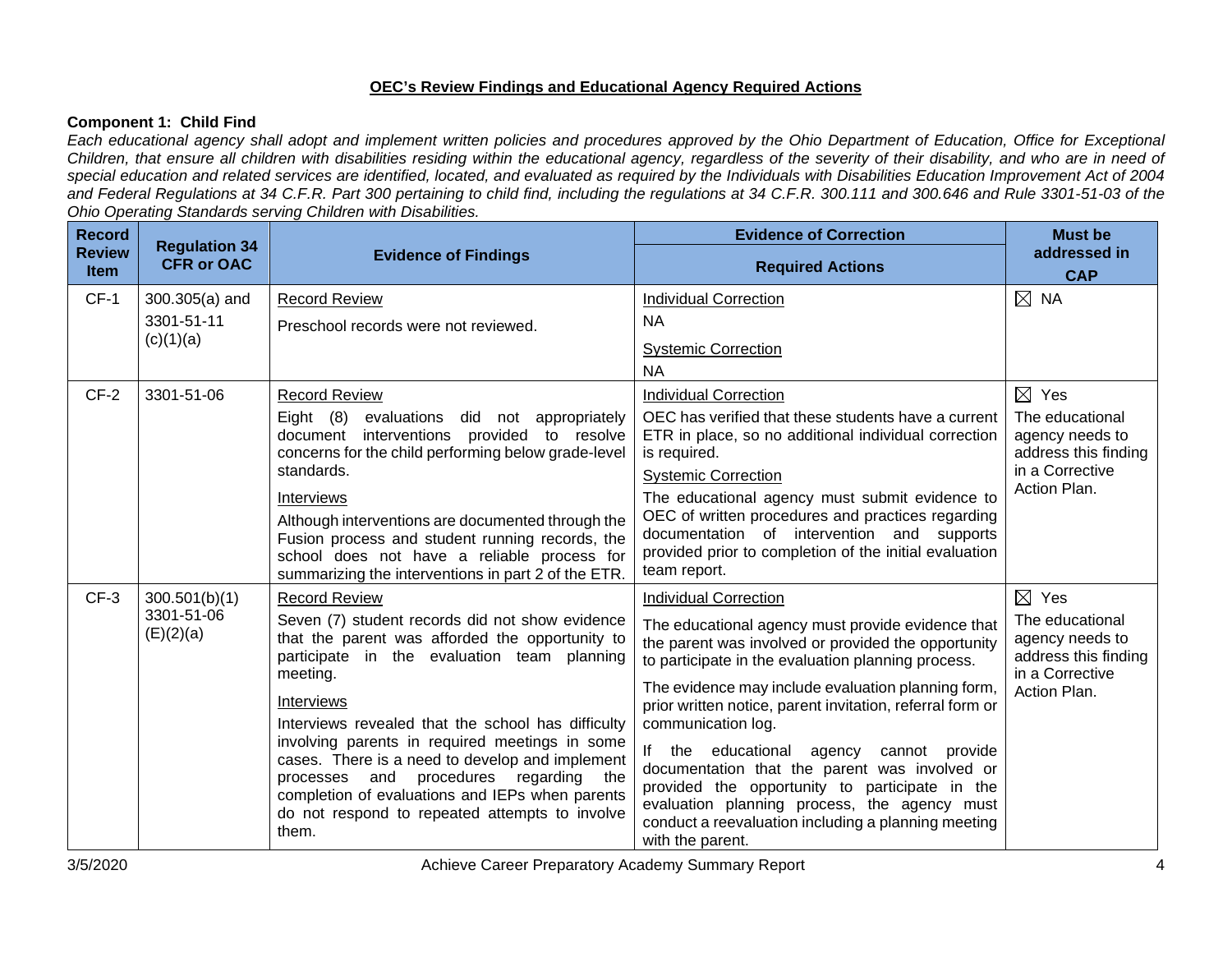| <b>Record</b><br><b>Review</b><br>Item | <b>Regulation 34</b><br><b>CFR or OAC</b> | <b>Evidence of Findings</b>                                                                                                                                                                                                                                                                                                                                                   | <b>Evidence of Correction</b><br><b>Required Actions</b>                                                                                                                                                                                                                                                                                                                                                                                                                                                                                                                                                                                                                                                                                                                                                                                                                                                                                                                                                                                                           | <b>Must be</b><br>addressed in<br><b>CAP</b>                                                  |
|----------------------------------------|-------------------------------------------|-------------------------------------------------------------------------------------------------------------------------------------------------------------------------------------------------------------------------------------------------------------------------------------------------------------------------------------------------------------------------------|--------------------------------------------------------------------------------------------------------------------------------------------------------------------------------------------------------------------------------------------------------------------------------------------------------------------------------------------------------------------------------------------------------------------------------------------------------------------------------------------------------------------------------------------------------------------------------------------------------------------------------------------------------------------------------------------------------------------------------------------------------------------------------------------------------------------------------------------------------------------------------------------------------------------------------------------------------------------------------------------------------------------------------------------------------------------|-----------------------------------------------------------------------------------------------|
| $CF-4$                                 | 300.300                                   | <b>Record Review</b>                                                                                                                                                                                                                                                                                                                                                          | <b>Systemic Correction</b><br>The educational agency must submit evidence to<br>OEC of written procedures and practices that<br>include the parent in the evaluation planning<br>process.<br><b>Individual Correction</b>                                                                                                                                                                                                                                                                                                                                                                                                                                                                                                                                                                                                                                                                                                                                                                                                                                          | $\boxtimes$ Yes                                                                               |
|                                        |                                           | Seven (7) student records did not provide evidence<br>of parental consent obtained prior to new testing.<br><b>Other Considerations</b><br>There is a need to develop and implement<br>and procedures<br>regarding<br>the<br>processes<br>documentation of attempts to obtain informed,<br>written parental consent for evaluation before<br>proceeding with the ETR process. | The educational agency must provide evidence that<br>the parent provided informed, written consent for<br>evaluation, based upon the planning form. Or the<br>agency must show documented repeated attempts<br>to obtain informed, written consent to which the<br>parent did not respond.<br>The evidence may include, prior written notice,<br>parent invitation, communication log, or other<br>documented attempts to obtain informed, written<br>parental consent.<br>If the educational agency cannot<br>provide<br>documentation that the parent provided informed,<br>written consent for evaluation, or did not respond to<br>repeated attempts to obtain consent, the agency<br>conduct<br>including<br>a<br>reevaluation<br>must<br>documentation of parental consent.<br><b>Systemic Correction</b><br>The educational agency must submit evidence to<br>OEC of written procedures and practices for<br>obtaining parental consent obtained prior to new<br>testing or policies and practices for moving forward<br>when parents will not participate. | The educational<br>agency needs to<br>address this finding<br>in a Corrective<br>Action Plan. |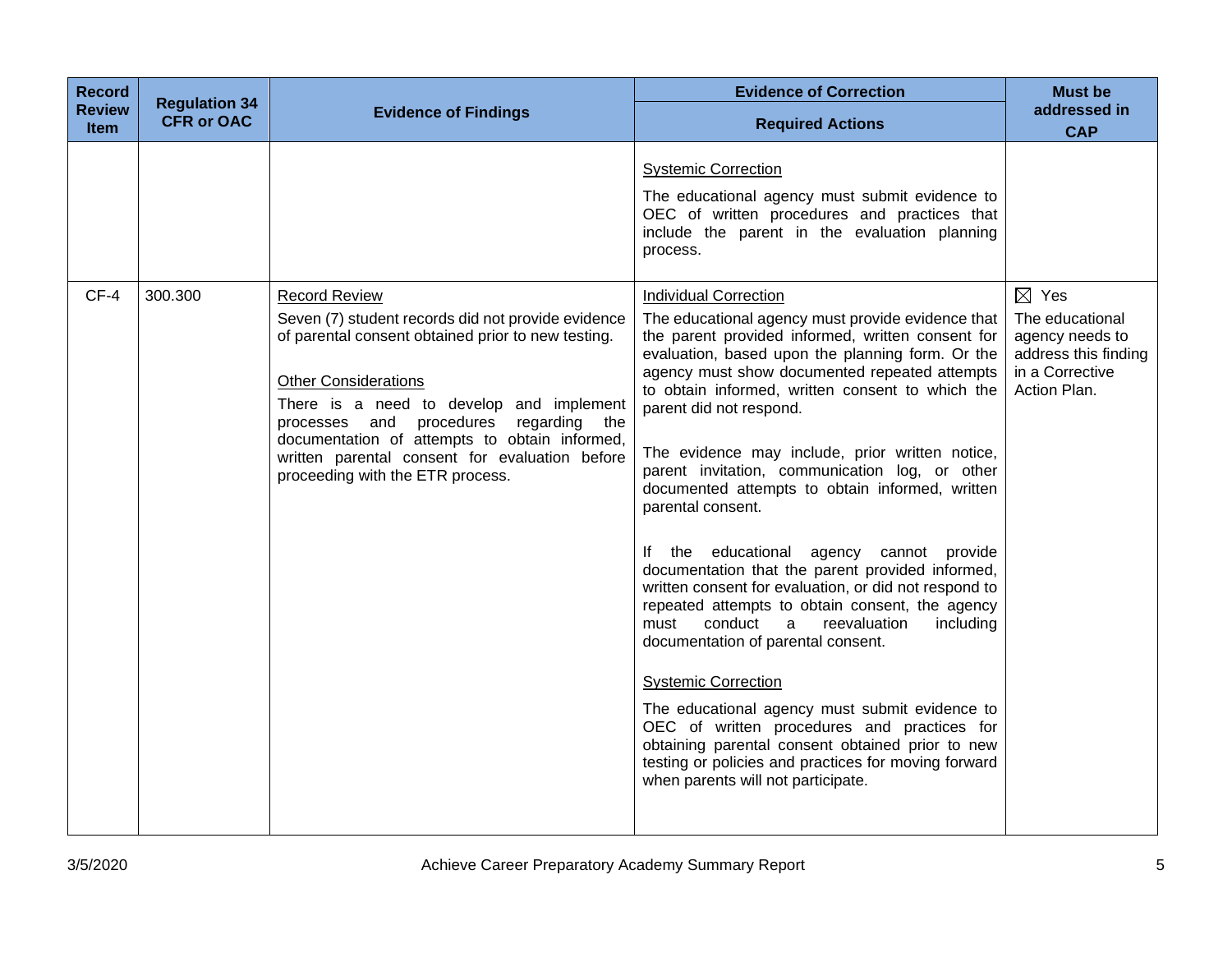| <b>Record</b>                | <b>Regulation 34</b>                  |                                                                                                                                                                                                                                                                                                                                                                                                                                                     | <b>Evidence of Correction</b>                                                                                                                                                                                                                                                                                                                                                                                                                                                                   | <b>Must be</b>                                                                                                   |
|------------------------------|---------------------------------------|-----------------------------------------------------------------------------------------------------------------------------------------------------------------------------------------------------------------------------------------------------------------------------------------------------------------------------------------------------------------------------------------------------------------------------------------------------|-------------------------------------------------------------------------------------------------------------------------------------------------------------------------------------------------------------------------------------------------------------------------------------------------------------------------------------------------------------------------------------------------------------------------------------------------------------------------------------------------|------------------------------------------------------------------------------------------------------------------|
| <b>Review</b><br><b>Item</b> | <b>CFR or OAC</b>                     | <b>Evidence of Findings</b>                                                                                                                                                                                                                                                                                                                                                                                                                         | <b>Required Actions</b>                                                                                                                                                                                                                                                                                                                                                                                                                                                                         | addressed in<br><b>CAP</b>                                                                                       |
| $CF-5$                       | 300.304(c)(4)                         | <b>Record Review</b>                                                                                                                                                                                                                                                                                                                                                                                                                                | <b>Individual Correction</b>                                                                                                                                                                                                                                                                                                                                                                                                                                                                    | $\boxtimes$ Yes                                                                                                  |
|                              | 3301-51-01<br>3301-51-06<br>(E)(2)(a) | Twelve (12) evaluations did not provide evidence<br>that the evaluation addresses all areas related to<br>the suspected disability.<br><b>Other Considerations</b>                                                                                                                                                                                                                                                                                  | The educational agency will convene the ETR<br>teams to conduct a reevaluation and provide<br>evidence that the evaluation addresses all areas<br>related to the suspected disability.                                                                                                                                                                                                                                                                                                          | The educational<br>agency needs to<br>address this finding<br>in a Corrective<br>Action Plan.                    |
|                              |                                       | Record reviews and interviews revealed a need for<br>closer alignment between the planning form listing<br>assessments required and the actual reporting of<br>these assessment areas in part 1 of the evaluation.<br>Often areas of assessment listed on the planning<br>form were not addressed in the ETR part 1.                                                                                                                                | <b>Systemic Correction</b><br>The educational agency must submit evidence to<br>OEC of written procedures and practices to provide<br>evidence that the evaluation addresses all areas<br>related to the suspected disability.                                                                                                                                                                                                                                                                  |                                                                                                                  |
| CF-6                         | 300.306(c)                            | <b>Record Review</b>                                                                                                                                                                                                                                                                                                                                                                                                                                | <b>Individual Correction</b>                                                                                                                                                                                                                                                                                                                                                                                                                                                                    | $\boxtimes$ Yes                                                                                                  |
|                              |                                       | Ten (10) evaluations did not show evidence of<br>clearly stating the summary of assessment results.<br><b>Other Considerations</b><br>From record reviews, the summary of assessment<br>results either did not include all areas reported in<br>part 1, or the information was not summarized<br>sufficiently, making it cumbersome and, at times,<br>confusing.                                                                                    | The educational agency will reconvene the ETR<br>teams to conduct a reevaluation and provide a clear<br>and concise summary of the data and assessment<br>conducted that meets the requirements of 3301-51-<br>06 (G) (Summary of information). The IEP team<br>must consider the results of this reevaluation.<br><b>Systemic Correction</b><br>The educational agency must submit evidence to<br>OEC of written procedures and practices regarding<br>summary of data and assessment results. | The educational<br>agency needs to<br>address this finding<br>in a Corrective<br>Action Plan.                    |
| $CF-7$                       | 300.306(c)                            | <b>Record Review</b><br>Ten (10) evaluation team reports did not contain a<br>clear and succinct description of educational<br>needs.<br><b>Other Considerations</b><br>The descriptions of educational needs should be<br>clear, concise and explained in parent-friendly<br>In addition, some explanations of<br>language.<br>educational needs were generic, and not specific to<br>the individual student instructional or functional<br>needs. | <b>Individual Correction</b><br>The educational agency will reconvene the ETR<br>teams to conduct a reevaluation and provide a clear<br>and succinct description of the student's educational<br>needs. The IEP team must consider the results of<br>this reevaluation.<br><b>Systemic Correction</b><br>The educational agency must submit evidence to<br>OEC of written procedures and practices regarding<br>description of educational needs.                                               | $\boxtimes$ Yes<br>The educational<br>agency needs to<br>address this finding<br>in a Corrective<br>Action Plan. |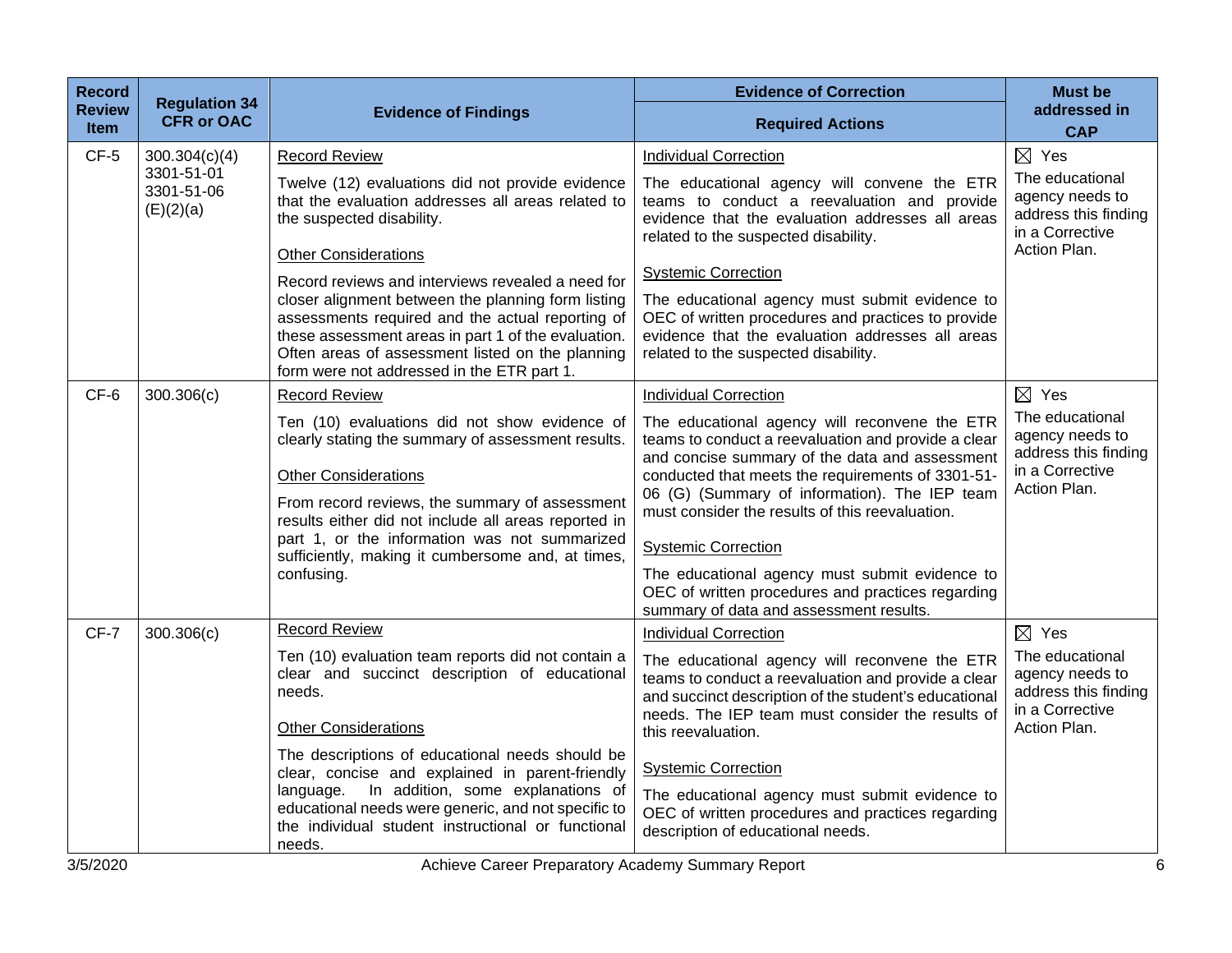| <b>Record</b><br><b>Review</b><br><b>Item</b> | <b>Regulation 34</b><br><b>CFR or OAC</b> | <b>Evidence of Findings</b>                                                                                                                                                                                                                                                                                                                                                                                                                                                                                                                                                                                                       | <b>Evidence of Correction</b><br><b>Required Actions</b>                                                                                                                                                                                                                                                                                                                                                                                                                                                      | <b>Must be</b><br>addressed in<br><b>CAP</b>                                                                                      |
|-----------------------------------------------|-------------------------------------------|-----------------------------------------------------------------------------------------------------------------------------------------------------------------------------------------------------------------------------------------------------------------------------------------------------------------------------------------------------------------------------------------------------------------------------------------------------------------------------------------------------------------------------------------------------------------------------------------------------------------------------------|---------------------------------------------------------------------------------------------------------------------------------------------------------------------------------------------------------------------------------------------------------------------------------------------------------------------------------------------------------------------------------------------------------------------------------------------------------------------------------------------------------------|-----------------------------------------------------------------------------------------------------------------------------------|
| $CF-8$                                        | 300.306(c)                                | <b>Record Review</b><br>Four (4) evaluation team reports did not contain<br>specific implications for instruction.<br><b>Other Considerations</b><br>The implications for instruction were often generic<br>in nature or did not focus on specific instructional<br>strategies to address individual educational needs.                                                                                                                                                                                                                                                                                                           | <b>Individual Correction</b><br>The educational agency will reconvene the ETR<br>teams to conduct a reevaluation and provide a clear<br>description of specific implications for instruction.<br>The IEP team must consider the results of this<br>reevaluation.<br><b>Systemic Correction</b><br>The educational agency must submit evidence to<br>OEC of written procedures and practices regarding<br>implications for instruction.                                                                        | $\boxtimes$ No<br>The educational<br>agency does not<br>need to address<br>this finding in a<br><b>Corrective Action</b><br>Plan. |
| CF-9                                          | 300.306(a)(1)<br>3301-51-01<br>(B)(21)    | <b>Record Review</b><br>Eight (8) evaluations did not show evidence that a<br>group of qualified professionals, as appropriate to<br>the suspected disability, were involved in<br>determining whether the child is a child with a<br>disability as well as the child's educational needs.<br><b>Other Considerations</b><br>Record reviews often revealed that required<br>members of the ETR team, including the parent,<br>were not present at the team meeting. There is an<br>opportunity for the school to develop clear<br>procedures and practices around ensuring required<br>attendance and signatures at ETR meetings. | <b>Individual Correction</b><br>The educational agency must provide evidence that<br>the ETR teams and other qualified professionals, as<br>appropriate, participated in the determination of<br>eligibility and educational needs. If not, the ETR<br>team must reconvene and provide OEC evidence of<br>group participation.<br><b>Systemic Correction</b><br>The educational agency must submit evidence to<br>OEC of written procedures and practices regarding<br>the eligibility determination process. | $\boxtimes$ Yes<br>The educational<br>agency needs to<br>address this finding<br>in a Corrective<br>Action Plan.                  |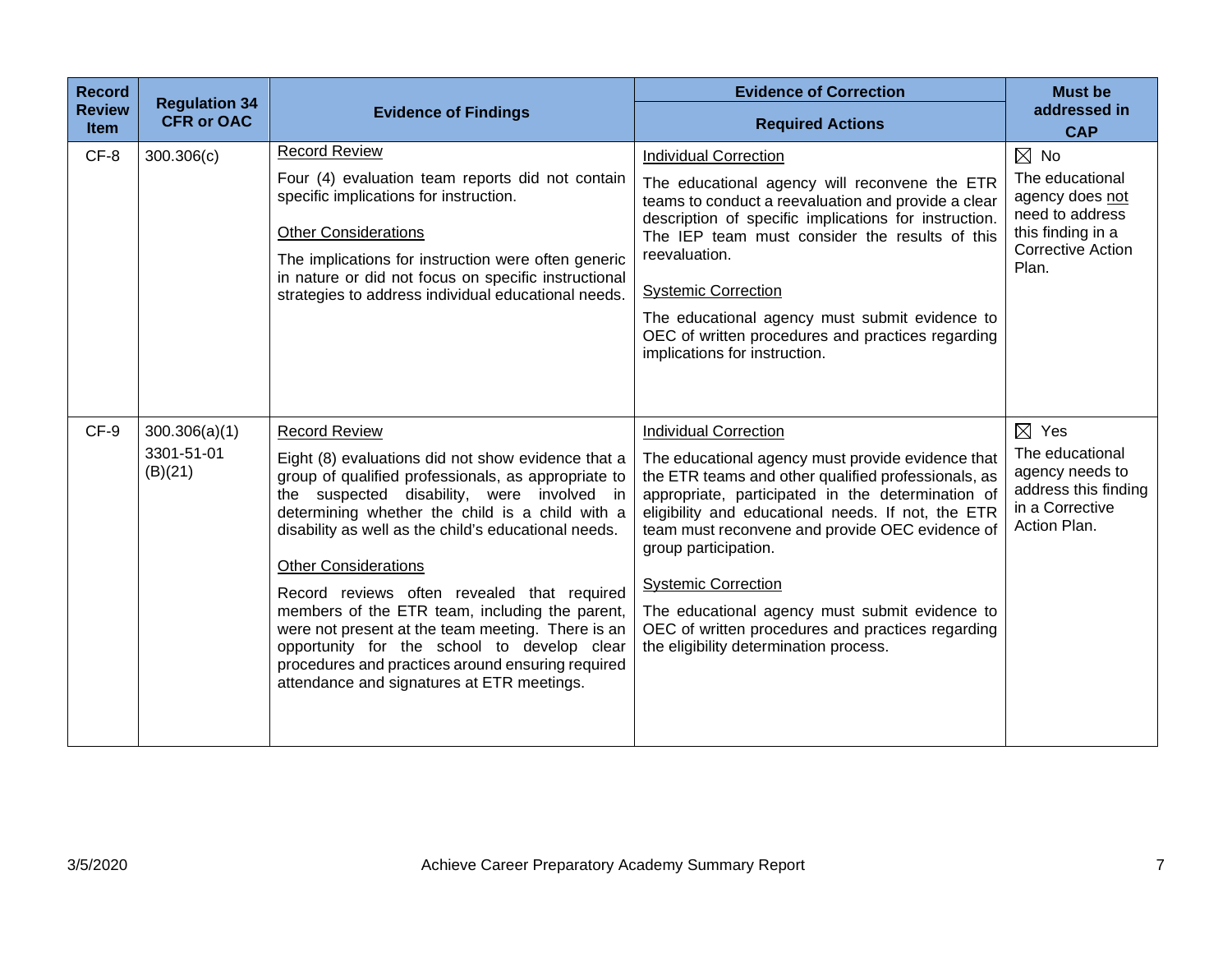## **Component 2: Delivery of Services**

*Each educational agency shall have policies, procedures and practices to ensure that each child with a disability has an IEP that is developed, reviewed, and revised in a meeting and implemented in accordance with 300.320 through 300.324.*

| <b>Record</b>                | <b>Regulation 34</b>                                    |                                                                                                                                                                                                                                                                                                                                                                                                                                                                                                                                                                                                                                                                                                                                                                                                                                                                                                                                                                                                                                                                                                                                                                                                                                                                         | <b>Evidence of Correction</b>                                                                                                                                                                                                                                                                                                                                                                                                                   | <b>Must be addressed</b>                                                                                         |
|------------------------------|---------------------------------------------------------|-------------------------------------------------------------------------------------------------------------------------------------------------------------------------------------------------------------------------------------------------------------------------------------------------------------------------------------------------------------------------------------------------------------------------------------------------------------------------------------------------------------------------------------------------------------------------------------------------------------------------------------------------------------------------------------------------------------------------------------------------------------------------------------------------------------------------------------------------------------------------------------------------------------------------------------------------------------------------------------------------------------------------------------------------------------------------------------------------------------------------------------------------------------------------------------------------------------------------------------------------------------------------|-------------------------------------------------------------------------------------------------------------------------------------------------------------------------------------------------------------------------------------------------------------------------------------------------------------------------------------------------------------------------------------------------------------------------------------------------|------------------------------------------------------------------------------------------------------------------|
| <b>Review</b><br><b>Item</b> | <b>CFR or OAC</b>                                       | <b>Evidence of Findings</b>                                                                                                                                                                                                                                                                                                                                                                                                                                                                                                                                                                                                                                                                                                                                                                                                                                                                                                                                                                                                                                                                                                                                                                                                                                             | <b>Required Actions</b>                                                                                                                                                                                                                                                                                                                                                                                                                         | in CAP                                                                                                           |
| $DS-1$                       | SPP Indicator 13<br>300.320 (b)<br>3301-51-07<br>(H)(2) | <b>Record Review</b><br>Fourteen (14) IEPs did not show evidence that the<br>postsecondary transition plan met all eight<br>required elements of the IDEA for the student,<br>specifically in the following area(s):<br>1. There are appropriate<br>measurable<br>postsecondary goal(s).<br>2. The postsecondary goals are updated<br>annually.<br>3. The postsecondary goals were based on<br>age appropriate transition assessment<br>(AATA).<br>4. There are transition services that will<br>reasonably enable the student to meet the<br>postsecondary goal(s).<br>5. The transition services include courses of<br>study that will reasonably enable the<br>student to meet the postsecondary<br>$goal(s)$ .<br>6. The annual goal(s) are related to the<br>student's transition service needs.<br>7. There is evidence the student was invited<br>to the IEP Team Meeting where transition<br>services were discussed.<br>8. When appropriate, there is evidence that a<br>representative of any participating agency<br>was invited to the IEP Team Meeting.<br>Interviews<br>Interview participants often were unclear about<br>the responsibilities for gathering transition<br>assessment data and developing the transition<br>planning section of the IEP. | <b>Individual Correction</b><br>The educational agency must reconvene the teams<br>to review and correct the postsecondary transition<br>plan for the IEPs identified as noncompliant or<br>provide documentation of the student's withdrawal<br>date from the educational agency.<br><b>Systemic Correction</b><br>The educational agency must submit evidence to<br>OEC of written procedures and practices regarding<br>transition services. | $\boxtimes$ Yes<br>The educational<br>agency needs to<br>address this finding<br>in a Corrective<br>Action Plan. |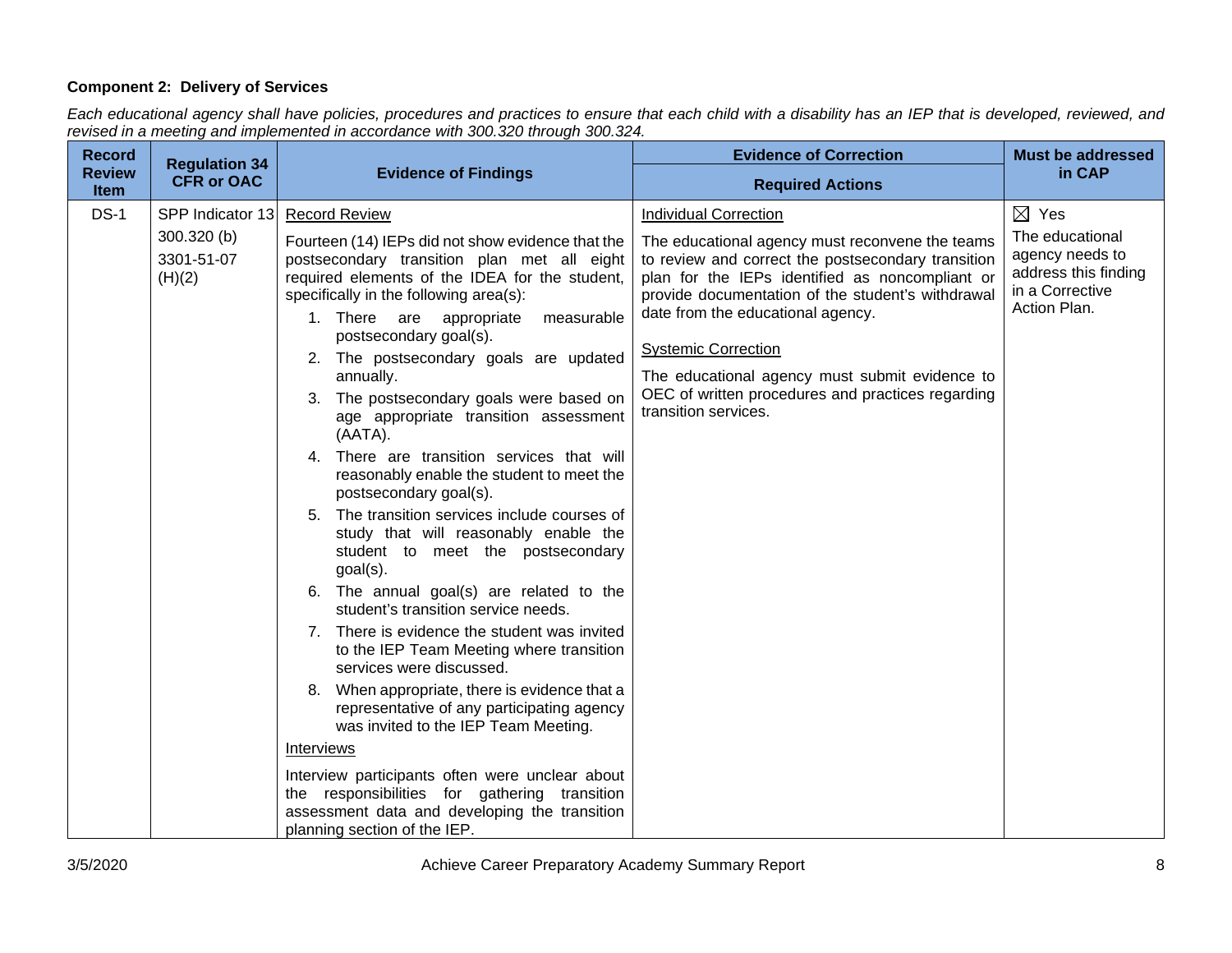| <b>Record</b>         | <b>Regulation 34</b> |                                                                                                                                                                                                                                                                                                                                                                                                                                                                                                                                                                                          | <b>Evidence of Correction</b>                                                                                                                                                                                                                                                                                                                                                                                                                                                                                                                                                                                                                                                                                                            | <b>Must be addressed</b>                                                                                         |
|-----------------------|----------------------|------------------------------------------------------------------------------------------------------------------------------------------------------------------------------------------------------------------------------------------------------------------------------------------------------------------------------------------------------------------------------------------------------------------------------------------------------------------------------------------------------------------------------------------------------------------------------------------|------------------------------------------------------------------------------------------------------------------------------------------------------------------------------------------------------------------------------------------------------------------------------------------------------------------------------------------------------------------------------------------------------------------------------------------------------------------------------------------------------------------------------------------------------------------------------------------------------------------------------------------------------------------------------------------------------------------------------------------|------------------------------------------------------------------------------------------------------------------|
| <b>Review</b><br>Item | <b>CFR or OAC</b>    | <b>Evidence of Findings</b>                                                                                                                                                                                                                                                                                                                                                                                                                                                                                                                                                              | <b>Required Actions</b>                                                                                                                                                                                                                                                                                                                                                                                                                                                                                                                                                                                                                                                                                                                  | in CAP                                                                                                           |
|                       |                      | <b>Other Considerations</b><br>Interviews identified a need to develop and<br>implement policies and practices defining the<br>responsibilities for, and development of, the<br>secondary transition planning section of the IEP.<br>In addition, record reviews revealed the need for<br>clear and thorough age appropriate transition<br>assessments that identify individual transition<br>service needs, based upon student preferences,<br>interests and strengths. Several transition plans<br>appeared to be nearly identical from student to<br>student, and not individualized. |                                                                                                                                                                                                                                                                                                                                                                                                                                                                                                                                                                                                                                                                                                                                          |                                                                                                                  |
| $DS-2$                | 300.320(a)(1)        | <b>Record Review</b><br>Fourteen (14) IEPs did not contain Present Levels<br>of Academic Achievement and Functional<br>Performance (PLOP) that addressed the needs of<br>the student.<br>Interviews<br>There is an identified need to provide targeted<br>training and technical assistance for all staff<br>members in the development of clearly stated<br>present levels of academic achievement and<br>functional performance that directly align with the<br>measurable IEP goals.                                                                                                  | <b>Individual Correction</b><br>The educational agency must reconvene the IEP<br>teams of the IEPs identified as noncompliant to<br>review and amend the PLOP related to each goal to<br>include:<br>· Summary of current daily academic/<br>behavior and/ or functional performance<br>(strengths and needs) compared to<br>expected grade level standards in order to<br>provide a frame of reference;<br>PLOP must relate to the goal measurement;<br>and<br>Baseline data provided for developing a<br>measurable goal.<br><b>Systemic Correction</b><br>The educational agency must submit evidence to<br>OEC of written procedures and practices regarding<br>the review of current academic/functional data when<br>writing IEPs. | $\boxtimes$ Yes<br>The educational<br>agency needs to<br>address this finding<br>in a Corrective<br>Action Plan. |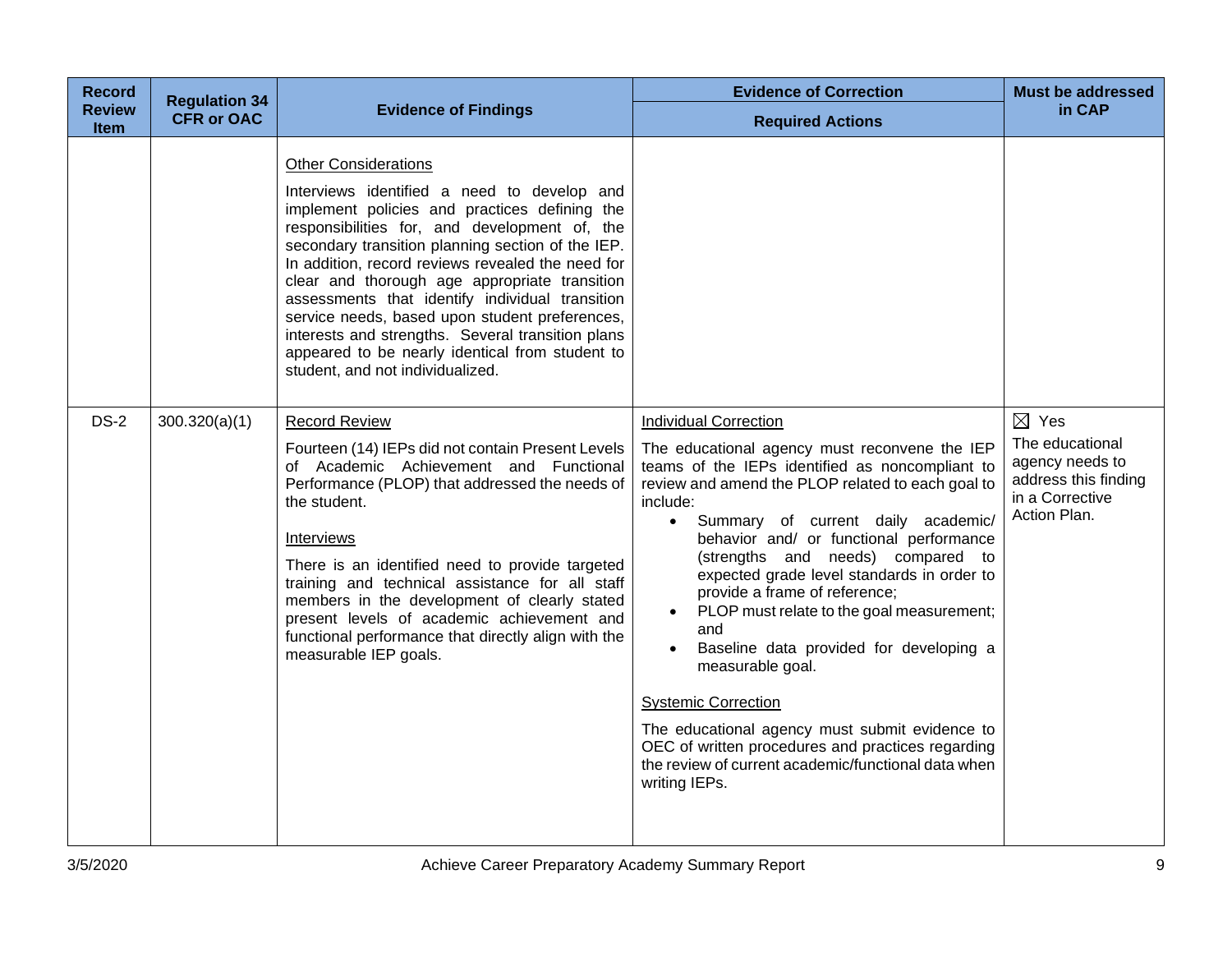| <b>Record</b><br><b>Review</b><br><b>Item</b> | <b>Regulation 34</b><br><b>CFR or OAC</b> | <b>Evidence of Findings</b>                                                                                             | <b>Evidence of Correction</b><br><b>Required Actions</b>                                                                                                                                                                                                                                                                                                                                                                                                                                                                                                                                                                                                                                                                                                                                 | <b>Must be addressed</b><br>in CAP                                                                                                |
|-----------------------------------------------|-------------------------------------------|-------------------------------------------------------------------------------------------------------------------------|------------------------------------------------------------------------------------------------------------------------------------------------------------------------------------------------------------------------------------------------------------------------------------------------------------------------------------------------------------------------------------------------------------------------------------------------------------------------------------------------------------------------------------------------------------------------------------------------------------------------------------------------------------------------------------------------------------------------------------------------------------------------------------------|-----------------------------------------------------------------------------------------------------------------------------------|
| $DS-3$                                        | 300.320(a)(2)(i)                          | <b>Record Review</b><br>Three (3) IEPs did not contain measurable annual<br>goals.                                      | <b>Individual Correction</b><br>The educational agency must reconvene the teams<br>of the IEPs identified as noncompliant to review and<br>amend annual goals to contain the following critical<br>elements:<br>1. Clearly defined behavior: the specific action<br>the child will be expected to perform.<br>2. The condition (situation, setting or given<br>material) under which the behavior is to be<br>performed.<br>3. Performance criteria desired: the level the<br>child must demonstrate for mastery and the<br>number of times the child must demonstrate<br>the skill or behavior.<br><b>Systemic Correction</b><br>The educational agency must submit evidence to<br>OEC of written procedures and practices regarding<br>the development of measurable annual IEP goals. | $\boxtimes$ No<br>The educational<br>agency does not<br>need to address this<br>finding in a<br><b>Corrective Action</b><br>Plan. |
| $DS-4$                                        | 300.320(a)(2)(i)                          | <b>Record Review</b><br>Two (2) IEPs did not contain annual goals that<br>address the child's academic area(s) of need. | <b>Individual Correction</b><br>The educational agency must reconvene the teams<br>of the IEPs identified as noncompliant to review and<br>amend the IEP. Annual goals must address the<br>academic needs of the child unless the team<br>provides evidence that the goals were prioritized<br>based on the severity of the needs of the child.<br><b>Systemic Correction</b><br>The educational agency must submit evidence to<br>OEC of written procedures and practices regarding<br>the IEP process of addressing identified academic<br>needs.                                                                                                                                                                                                                                      | $\boxtimes$ No<br>The educational<br>agency does not<br>need to address this<br>finding in a<br><b>Corrective Action</b><br>Plan. |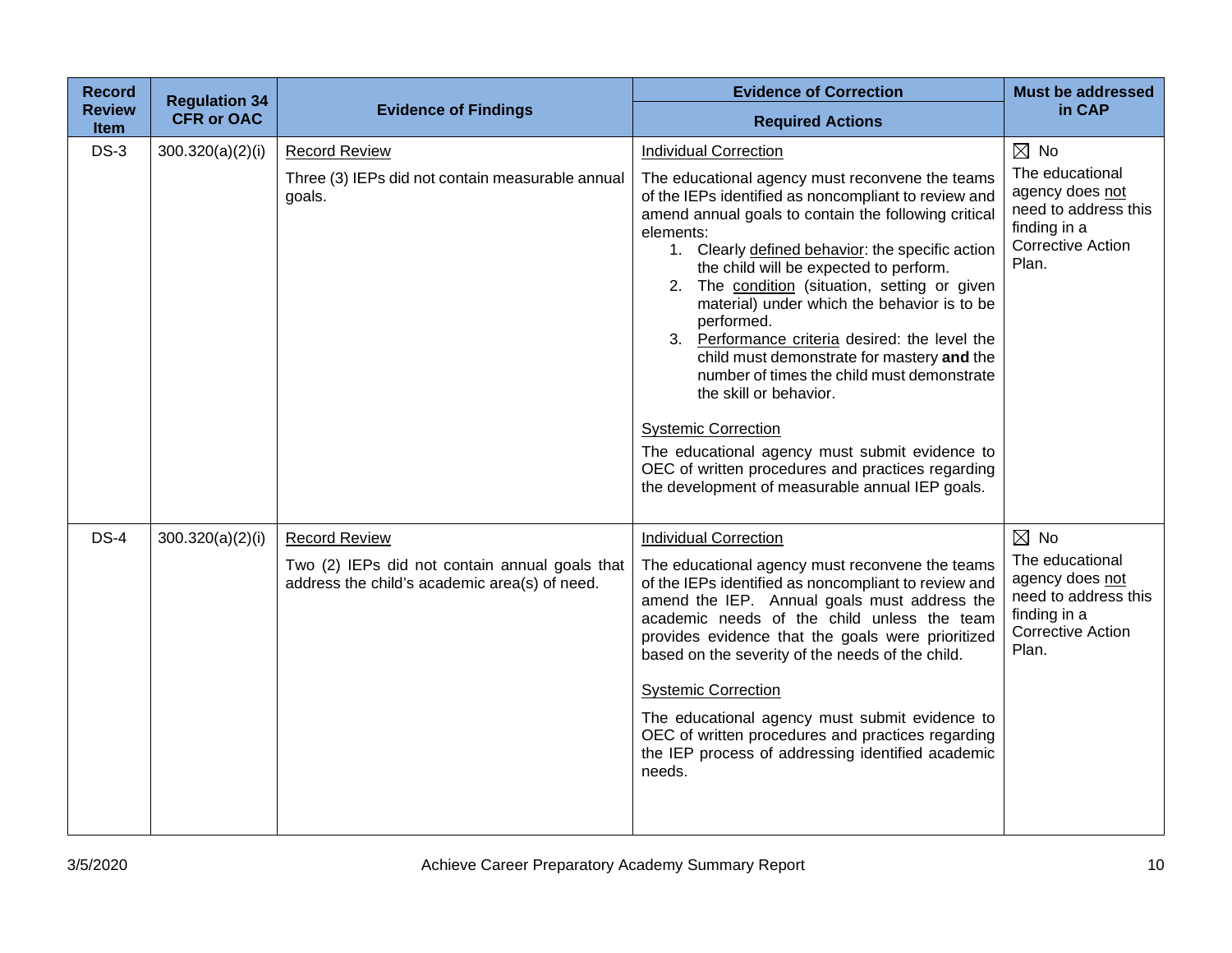| <b>Record</b>                | <b>Regulation 34</b>                        |                                                                                                                                                                                                                                                                                                                                                                                                                                                                                                                                                                                                                                                                                                                                                                                                                 | <b>Evidence of Correction</b>                                                                                                                                                                                                                                                                                                                                                                                                                                                                                                                 | <b>Must be addressed</b>                                                                                         |
|------------------------------|---------------------------------------------|-----------------------------------------------------------------------------------------------------------------------------------------------------------------------------------------------------------------------------------------------------------------------------------------------------------------------------------------------------------------------------------------------------------------------------------------------------------------------------------------------------------------------------------------------------------------------------------------------------------------------------------------------------------------------------------------------------------------------------------------------------------------------------------------------------------------|-----------------------------------------------------------------------------------------------------------------------------------------------------------------------------------------------------------------------------------------------------------------------------------------------------------------------------------------------------------------------------------------------------------------------------------------------------------------------------------------------------------------------------------------------|------------------------------------------------------------------------------------------------------------------|
| <b>Review</b><br><b>Item</b> | <b>CFR or OAC</b>                           | <b>Evidence of Findings</b>                                                                                                                                                                                                                                                                                                                                                                                                                                                                                                                                                                                                                                                                                                                                                                                     | <b>Required Actions</b>                                                                                                                                                                                                                                                                                                                                                                                                                                                                                                                       | in CAP                                                                                                           |
| $DS-5$                       | 300.320(a)(2)(i)                            | <b>Record Review</b><br>Six (6) IEPs did not contain annual goals that<br>address the child's functional area(s) of need.<br><b>Other Considerations</b><br>Several IEPs did not address functional or<br>behavioral needs that were identified in the<br>corresponding ETR, or in the profile section of the<br>IEP.                                                                                                                                                                                                                                                                                                                                                                                                                                                                                           | <b>Individual Correction</b><br>The educational agency must reconvene the teams<br>of the IEPs identified as noncompliant to review and<br>amend the IEP. Annual goals must address the<br>functional needs of the child unless the team<br>provides evidence that the goals were prioritized<br>based on the severity of the needs of the child.<br><b>Systemic Correction</b><br>The educational agency must submit evidence to<br>OEC of written procedures and practices regarding<br>the IEP process of addressing identified functional | $\boxtimes$ Yes<br>The educational<br>agency needs to<br>address this finding<br>in a Corrective<br>Action Plan. |
| $DS-6$                       | 300.320(a)(4)<br>3301-51-07<br>(H)(1)(e)(i) | <b>Record Review</b><br>Eight (8) IEPs did not contain a statement of<br>specially designed instruction that addressed the<br>individual needs of the child and supported the<br>annual goals.<br><b>Other Considerations</b><br>Specially designed instruction (SDI) was very<br>generic in nature, and not individualized to<br>student needs described in the IEP goals and<br>present levels. In addition, many statements of<br>SDI appeared to be nearly identical from IEP to<br>IEP.<br>Staff members clearly have developed rapport<br>with students, and understand their needs;<br>however, there is an opportunity for training and<br>technical assistance to document and address<br>those needs more clearly through the IEP<br>process, including SDI that addresses these<br>individual needs. | needs.<br><b>Individual Correction</b><br>The educational agency must reconvene the teams<br>of the IEPs identified as noncompliant to review and<br>amend the specially designed instruction, as<br>appropriate, to address the needs of the child.<br><b>Systemic Correction</b><br>The educational agency must submit evidence to<br>OEC of written procedures and practices regarding<br>the IEP process of determining specially designed<br>instruction.                                                                                | $\boxtimes$ Yes<br>The educational<br>agency needs to<br>address this finding<br>in a Corrective<br>Action Plan. |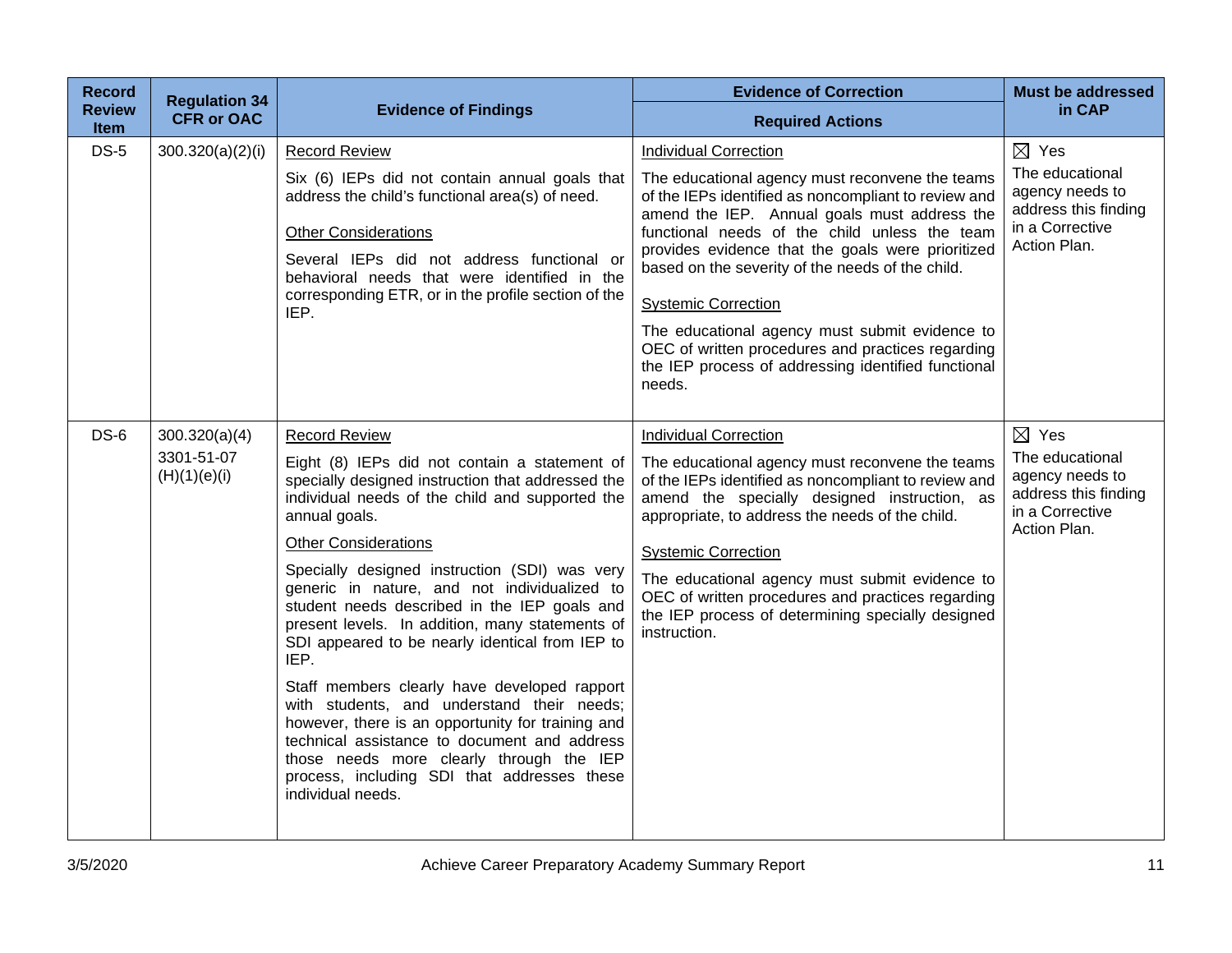| <b>Record</b>                | <b>Regulation 34</b>        |                                                                                                          | <b>Evidence of Correction</b>                                                                                                                                                                          | <b>Must be addressed</b>                                                                                        |
|------------------------------|-----------------------------|----------------------------------------------------------------------------------------------------------|--------------------------------------------------------------------------------------------------------------------------------------------------------------------------------------------------------|-----------------------------------------------------------------------------------------------------------------|
| <b>Review</b><br><b>Item</b> | <b>CFR or OAC</b>           | <b>Evidence of Findings</b>                                                                              | <b>Required Actions</b>                                                                                                                                                                                | in CAP                                                                                                          |
| <b>DS-7</b>                  | 300.320(a)(7)               | <b>Record Review</b>                                                                                     | <b>Individual Correction</b>                                                                                                                                                                           | $\boxtimes$ No                                                                                                  |
|                              | 3301-51-07<br>(H)(1)(i)     | Two (2) IEPs did not indicate the location where<br>the specially designed instruction will be provided. | The educational agency must reconvene the teams<br>of the IEPs identified as noncompliant to review and<br>amend the location where the specially designed<br>instruction will be provided.            | The educational<br>agency does not<br>need to address this<br>finding in a<br><b>Corrective Action</b><br>Plan. |
|                              |                             |                                                                                                          | <b>Systemic Correction</b>                                                                                                                                                                             |                                                                                                                 |
|                              |                             |                                                                                                          | The educational agency must submit evidence to<br>OEC of written procedures and practices regarding<br>the IEP process of determining the location where<br>specially designed instruction will occur. |                                                                                                                 |
| <b>DS-8</b>                  | 300.320(a)(7)               | <b>Record Review</b>                                                                                     | <b>Individual Correction</b>                                                                                                                                                                           | $\boxtimes$ NA                                                                                                  |
|                              | 3301-51-07<br>(H)(1)(i)     | All IEPs indicated the amount of time and<br>frequency of the specially designed instruction.            | <b>NA</b>                                                                                                                                                                                              |                                                                                                                 |
|                              |                             |                                                                                                          | <b>Systemic Correction</b>                                                                                                                                                                             |                                                                                                                 |
|                              |                             |                                                                                                          | <b>NA</b>                                                                                                                                                                                              |                                                                                                                 |
| $DS-9$                       | 300.320(a)(4)               | <b>Record Review</b>                                                                                     | <b>Individual Correction</b>                                                                                                                                                                           | $\boxtimes$ NA                                                                                                  |
|                              | 3301-51-07<br>(H)(1)(e)     | All IEPs identified related services that address<br>the needs of the child and support the annual       | <b>NA</b>                                                                                                                                                                                              |                                                                                                                 |
|                              |                             | goals.                                                                                                   | <b>Systemic Correction</b>                                                                                                                                                                             |                                                                                                                 |
|                              |                             |                                                                                                          | <b>NA</b>                                                                                                                                                                                              |                                                                                                                 |
| <b>DS-10</b>                 | 300.320(a)(7)               | <b>Record Review</b>                                                                                     | <b>Individual Correction</b>                                                                                                                                                                           | $\boxtimes$ NA                                                                                                  |
|                              | 3301-51-07<br>(H)(1)(i)     | All IEPs indicated the location where the related<br>services will be provided.                          | <b>NA</b>                                                                                                                                                                                              |                                                                                                                 |
|                              |                             |                                                                                                          | <b>Systemic Correction</b>                                                                                                                                                                             |                                                                                                                 |
|                              |                             |                                                                                                          | <b>NA</b>                                                                                                                                                                                              |                                                                                                                 |
| <b>DS-11</b>                 | 300.320(a)(7)<br>3301-51-07 | <b>Record Review</b>                                                                                     | <b>Individual Correction</b>                                                                                                                                                                           | $\boxtimes$ NA                                                                                                  |
|                              | (H)(1)(i)                   | All IEPs indicated the amount of time, duration<br>and frequency of the related services to be           | <b>NA</b>                                                                                                                                                                                              |                                                                                                                 |
|                              |                             | provided.                                                                                                | <b>Systemic Correction</b>                                                                                                                                                                             |                                                                                                                 |
|                              |                             |                                                                                                          | <b>NA</b>                                                                                                                                                                                              |                                                                                                                 |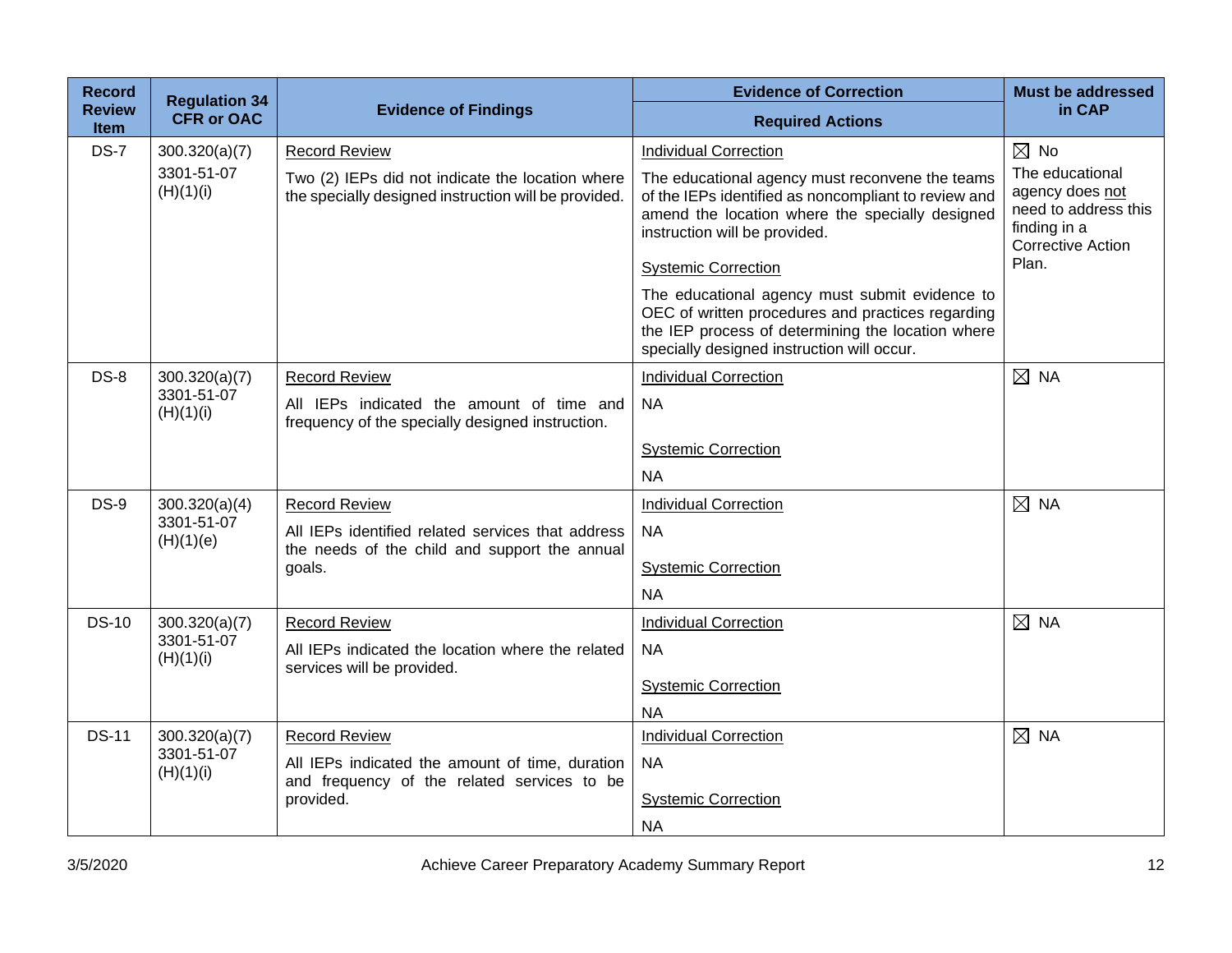| <b>Record</b>         | <b>Regulation 34</b>    |                                                                                                                                                                                                                                                                                                                                           | <b>Evidence of Correction</b>                                                                                                                                                                                                                                                                                                                                   | <b>Must be addressed</b>                                                                      |
|-----------------------|-------------------------|-------------------------------------------------------------------------------------------------------------------------------------------------------------------------------------------------------------------------------------------------------------------------------------------------------------------------------------------|-----------------------------------------------------------------------------------------------------------------------------------------------------------------------------------------------------------------------------------------------------------------------------------------------------------------------------------------------------------------|-----------------------------------------------------------------------------------------------|
| <b>Review</b><br>Item | <b>CFR or OAC</b>       | <b>Evidence of Findings</b>                                                                                                                                                                                                                                                                                                               | <b>Required Actions</b>                                                                                                                                                                                                                                                                                                                                         | in CAP                                                                                        |
| <b>DS-12</b>          | 300.324(a)(2)(v)        | <b>Record Review</b>                                                                                                                                                                                                                                                                                                                      | <b>Individual Correction</b>                                                                                                                                                                                                                                                                                                                                    | $\boxtimes$ Yes                                                                               |
|                       | 3301-51-<br>01(B)(3)    | Three (3) IEPs did not identify assistive<br>technology to enable the child to be involved and<br>make progress in the general education<br>curriculum.<br><b>Other Considerations</b>                                                                                                                                                    | The educational agency must reconvene the teams<br>of the IEPs identified as noncompliant to review<br>assistive technology and/or services that would<br>directly assist the child with a disability to increase,<br>maintain, or improve their functional capabilities and<br>include them on the IEP.                                                        | The educational<br>agency needs to<br>address this finding<br>in a Corrective<br>Action Plan. |
|                       |                         | Assistive technology must be explained in terms                                                                                                                                                                                                                                                                                           | <b>Systemic Correction</b>                                                                                                                                                                                                                                                                                                                                      |                                                                                               |
|                       |                         | of what generic device or process will be provided<br>for what purpose, in what circumstance, and to<br>what extent.                                                                                                                                                                                                                      | The educational agency must submit evidence to<br>OEC of written procedures and practices regarding<br>assistive technology.                                                                                                                                                                                                                                    |                                                                                               |
| <b>DS-13</b>          | 300.320(a)(6)(i)        | <b>Record Review</b>                                                                                                                                                                                                                                                                                                                      | <b>Individual Correction</b>                                                                                                                                                                                                                                                                                                                                    | $\boxtimes$ Yes                                                                               |
|                       | 3301-51-07<br>(H)(1)(g) | Seven (7) IEPs did not identify accommodations<br>provided to enable the child to be involved and<br>make progress in the general education<br>curriculum.<br><b>Other Considerations</b>                                                                                                                                                 | The educational agency must reconvene the teams<br>of the IEPs identified as noncompliant to review the<br>accommodations that would directly assist the child<br>to access the course content without altering the<br>scope or complexity of the information taught and<br>include them on the IEP.                                                            | The educational<br>agency needs to<br>address this finding<br>in a Corrective<br>Action Plan. |
|                       |                         | Again, the provision of accommodations must be                                                                                                                                                                                                                                                                                            | <b>Systemic Correction</b>                                                                                                                                                                                                                                                                                                                                      |                                                                                               |
|                       |                         | explained in terms of the conditions for and extent<br>of each accommodation. Also, the term "as<br>needed" is not acceptable.                                                                                                                                                                                                            | The educational agency must submit evidence to<br>OEC of written procedures and practices regarding<br>accommodations.                                                                                                                                                                                                                                          |                                                                                               |
| <b>DS-14</b>          | 300.320(a)(4)           | <b>Record Review</b>                                                                                                                                                                                                                                                                                                                      | <b>Individual Correction</b>                                                                                                                                                                                                                                                                                                                                    | $\boxtimes$ Yes                                                                               |
|                       | 3301-51-07<br>(H)(1)(e) | One (1) IEP did not identify modifications to<br>enable the child to be involved and make progress<br>in the general education curriculum.<br><b>Other Considerations</b><br>Modifications must explain the extent of the<br>modification - at what reading level, ability level,<br>etc., or refer to the learning standards - extended. | The educational agency must reconvene the team<br>of the IEP identified as noncompliant to review the<br>modifications that would alter the amount or<br>complexity of grade-level materials and would<br>enable the child to be involved and make progress<br>in the general education curriculum and include<br>them in the IEP<br><b>Systemic Correction</b> | The educational<br>agency needs to<br>address this finding<br>in a Corrective<br>Action Plan. |
|                       |                         |                                                                                                                                                                                                                                                                                                                                           | The educational agency must submit evidence to<br>OEC of written procedures and practices regarding<br>modifications.                                                                                                                                                                                                                                           |                                                                                               |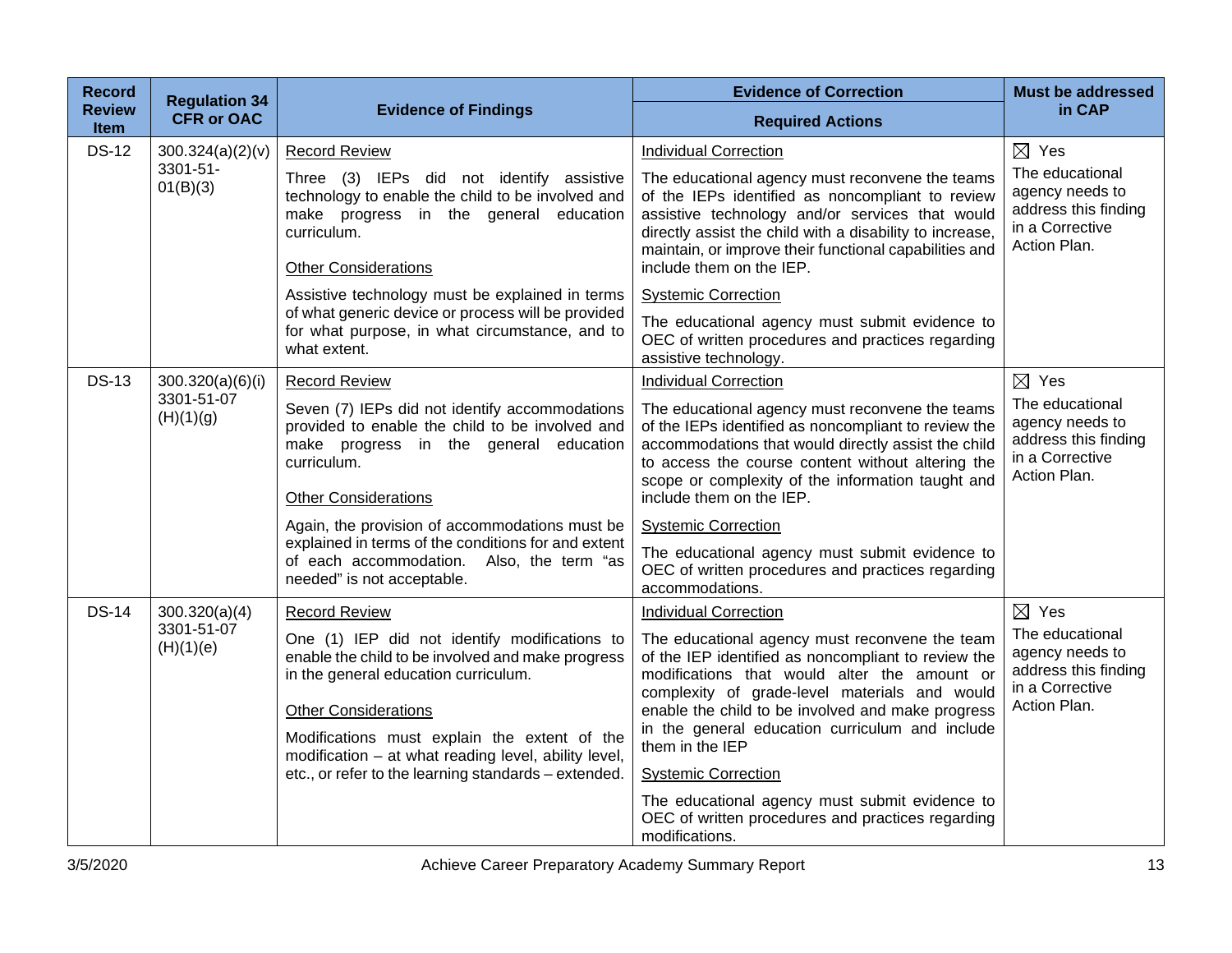| <b>Record</b><br><b>Review</b> | <b>Regulation 34</b>    | <b>Evidence of Findings</b>                                                                                                                                                                                                                                                                                                                                                                                                                                                   | <b>Evidence of Correction</b>                                                                                               | <b>Must be addressed</b><br>in CAP      |
|--------------------------------|-------------------------|-------------------------------------------------------------------------------------------------------------------------------------------------------------------------------------------------------------------------------------------------------------------------------------------------------------------------------------------------------------------------------------------------------------------------------------------------------------------------------|-----------------------------------------------------------------------------------------------------------------------------|-----------------------------------------|
| <b>Item</b>                    | <b>CFR or OAC</b>       |                                                                                                                                                                                                                                                                                                                                                                                                                                                                               | <b>Required Actions</b>                                                                                                     |                                         |
| <b>DS-15</b>                   | 300.320(a)(4)           | <b>Record Review</b>                                                                                                                                                                                                                                                                                                                                                                                                                                                          | <b>Individual Correction</b>                                                                                                | $\boxtimes$ NA                          |
|                                | 3301-51-07<br>(H)(1)(e) | All applicable IEPs identified supports for school<br>personnel to enable the child to be involved and<br>make progress in the general education                                                                                                                                                                                                                                                                                                                              | <b>NA</b><br><b>Systemic Correction</b>                                                                                     |                                         |
|                                |                         | curriculum.                                                                                                                                                                                                                                                                                                                                                                                                                                                                   | <b>NA</b>                                                                                                                   |                                         |
| <b>DS-16</b>                   | 3301-51-07              | <b>Record Review</b>                                                                                                                                                                                                                                                                                                                                                                                                                                                          | <b>Individual Correction</b>                                                                                                | $\boxtimes$ NA                          |
|                                | (H)(1)(h)(ii)           | All applicable student records have a justification<br>statement of why the student cannot participate in                                                                                                                                                                                                                                                                                                                                                                     | <b>NA</b>                                                                                                                   |                                         |
|                                |                         | the regular assessment and the particular                                                                                                                                                                                                                                                                                                                                                                                                                                     | <b>Systemic Correction</b>                                                                                                  |                                         |
|                                |                         | alternate assessment selected is appropriate for<br>the student.                                                                                                                                                                                                                                                                                                                                                                                                              | <b>NA</b>                                                                                                                   |                                         |
| <b>DS-17</b>                   | 3301-51-07(L)(2)        | <b>Record Review</b>                                                                                                                                                                                                                                                                                                                                                                                                                                                          | <b>Individual Correction</b>                                                                                                | $\boxtimes$ Yes                         |
|                                |                         | Fourteen (14) IEPs did not contain measurable                                                                                                                                                                                                                                                                                                                                                                                                                                 | None                                                                                                                        | The educational                         |
|                                |                         | annual goals and services/placement consistent<br>with progress made.                                                                                                                                                                                                                                                                                                                                                                                                         | <b>Systemic Correction</b>                                                                                                  | agency needs to<br>address this finding |
|                                |                         | <b>Other Considerations</b>                                                                                                                                                                                                                                                                                                                                                                                                                                                   | The educational agency must submit evidence to                                                                              | in a Corrective<br>Action Plan.         |
|                                |                         | Progress reports were not made available for<br>review. The school must address the issue of<br>appropriate data collection for monitoring of<br>student behavior and academic progress. There<br>is a need to develop and implement written<br>policies and procedures for the collection and use<br>of progress monitoring data. This would include<br>for progress reporting purposes, and for informing<br>instruction in light of progress made, or lack of<br>progress. | OEC of written procedures and practices regarding<br>measurable annual goals and services consistent<br>with progress made. |                                         |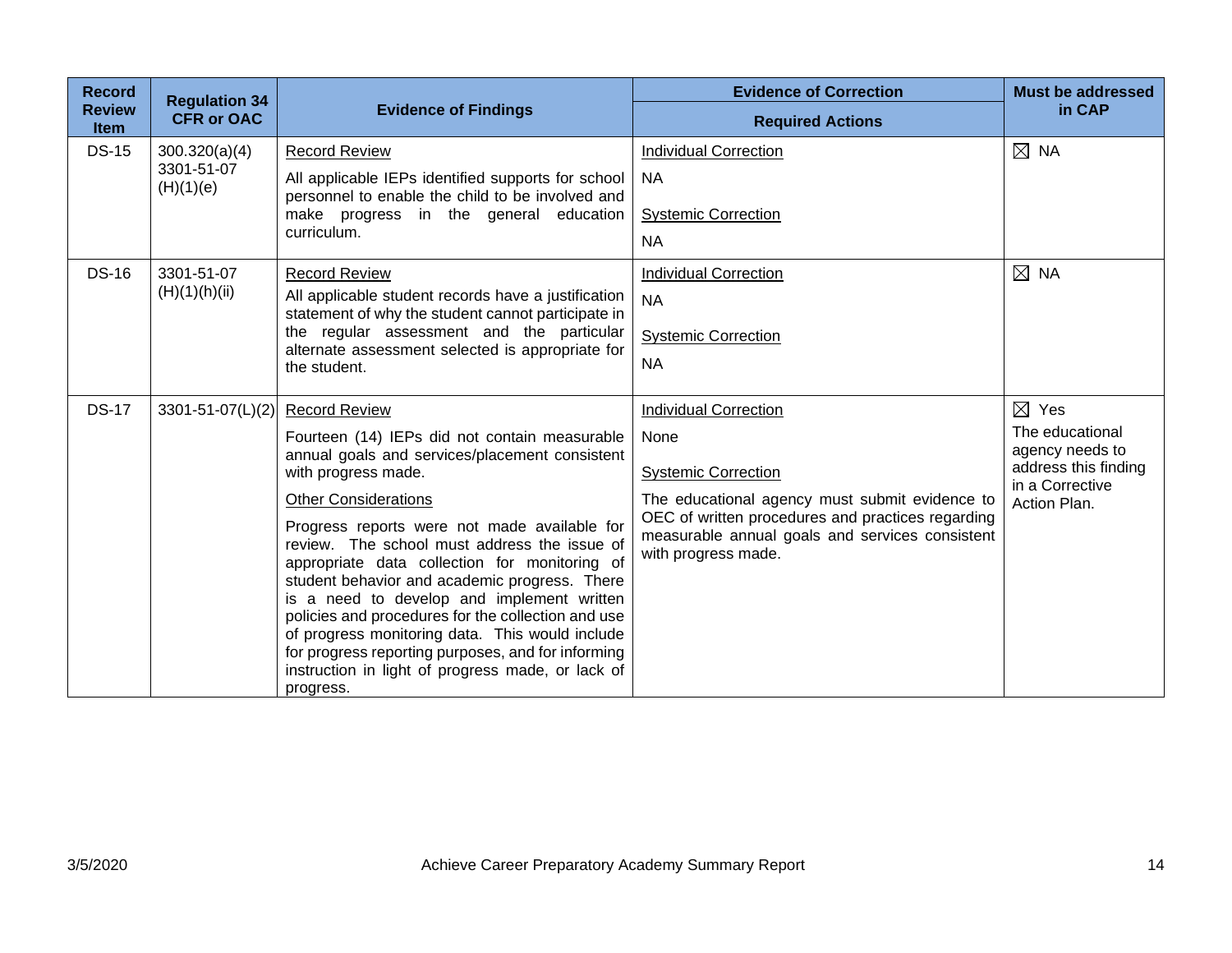| <b>Record</b>         | <b>Regulation 34</b> |                                                                                                                                                                                                                                                                                            | <b>Evidence of Correction</b>                                                                                                                                                                                                                                                                                                                                                                                                                                                                                                                                                                                                                                                                                                                                                                                                                                 | <b>Must be addressed</b>                                                      |
|-----------------------|----------------------|--------------------------------------------------------------------------------------------------------------------------------------------------------------------------------------------------------------------------------------------------------------------------------------------|---------------------------------------------------------------------------------------------------------------------------------------------------------------------------------------------------------------------------------------------------------------------------------------------------------------------------------------------------------------------------------------------------------------------------------------------------------------------------------------------------------------------------------------------------------------------------------------------------------------------------------------------------------------------------------------------------------------------------------------------------------------------------------------------------------------------------------------------------------------|-------------------------------------------------------------------------------|
| <b>Review</b><br>Item | <b>CFR or OAC</b>    | <b>Evidence of Findings</b>                                                                                                                                                                                                                                                                | <b>Required Actions</b>                                                                                                                                                                                                                                                                                                                                                                                                                                                                                                                                                                                                                                                                                                                                                                                                                                       | in CAP                                                                        |
| <b>DS-18</b>          | 3301-51-07(L)        | <b>Record Review</b>                                                                                                                                                                                                                                                                       | <b>Individual Correction</b>                                                                                                                                                                                                                                                                                                                                                                                                                                                                                                                                                                                                                                                                                                                                                                                                                                  | $\boxtimes$ Yes                                                               |
|                       |                      | Ten (10) IEPs did not show evidence that<br>revisions were made based on data indicating<br>changes in student needs or abilities.                                                                                                                                                         | The educational agency must reconvene the teams<br>to review and amend the IEPs to reflect changes<br>made based on current needs or abilities.                                                                                                                                                                                                                                                                                                                                                                                                                                                                                                                                                                                                                                                                                                               | The educational<br>agency needs to<br>address this finding<br>in a Corrective |
|                       |                      | <b>Other Considerations</b>                                                                                                                                                                                                                                                                | <b>Systemic Correction</b>                                                                                                                                                                                                                                                                                                                                                                                                                                                                                                                                                                                                                                                                                                                                                                                                                                    | Action Plan.                                                                  |
|                       |                      | When data shows a lack of progress toward goals,<br>or the documented achievement of goals, the IEP<br>team must reconvene to address and revise the<br>goals as appropriate. Without available progress<br>monitoring for IEP goals, teams cannot determine<br>the need for IEP revision. | The educational agency must submit evidence to<br>OEC of written procedures and practices regarding<br>using data to revise IEPs based on changes in<br>student needs or abilities.                                                                                                                                                                                                                                                                                                                                                                                                                                                                                                                                                                                                                                                                           |                                                                               |
| <b>DS-19</b>          | 300.321(5)           | <b>Record Review</b>                                                                                                                                                                                                                                                                       | <b>Individual Correction</b>                                                                                                                                                                                                                                                                                                                                                                                                                                                                                                                                                                                                                                                                                                                                                                                                                                  | $\boxtimes$ No                                                                |
|                       | 3301-51-07(I)        | One (1) IEP did not indicate that the IEP Team<br>included a group of qualified professionals.                                                                                                                                                                                             | For the IEP identified as noncompliant, the<br>educational agency must:                                                                                                                                                                                                                                                                                                                                                                                                                                                                                                                                                                                                                                                                                                                                                                                       | The educational<br>agency does not<br>need to address this                    |
|                       |                      |                                                                                                                                                                                                                                                                                            | Provide documentation that the parent was<br>$\bullet$<br>informed prior to the IEP meeting that the<br>person qualified to interpret the instructional<br>implications of evaluation results would not<br>participate in the meeting, and<br>Provide a written excuse signed by the parents<br>and the educational agency that allowed the<br>person qualified to interpret the instructional<br>implications of evaluation results not to be in<br>attendance at the IEP meeting, or<br>Reconvene the IEP team to review the IEP with<br>$\bullet$<br>all required members present.<br><b>Systemic Correction</b><br>The educational agency must submit evidence to<br>OEC of written procedures and practices regarding<br>the involvement of people qualified to interpret the<br>instructional implications of evaluation results in the<br>IEP process. | finding in a<br><b>Corrective Action</b><br>Plan.                             |